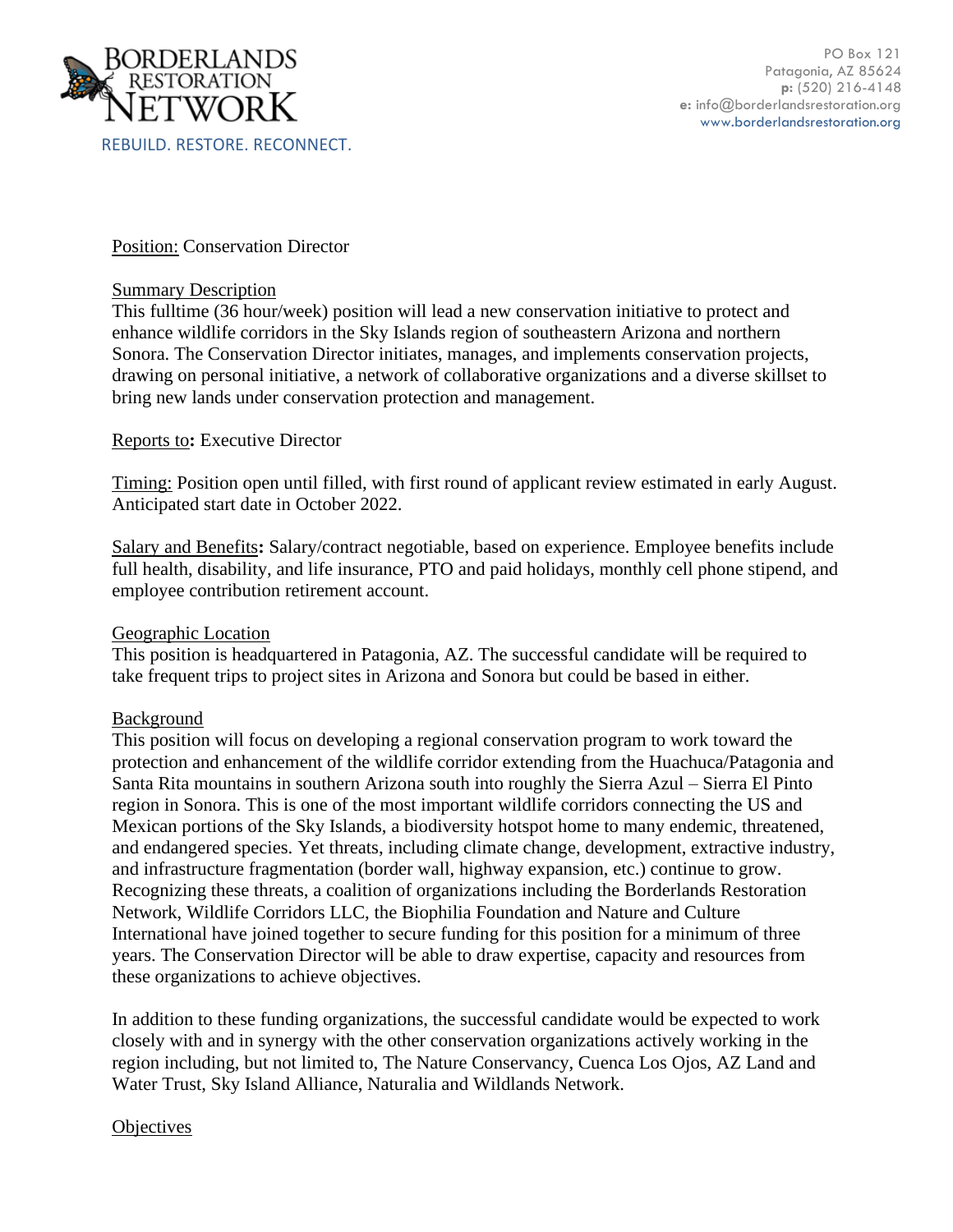The primary goal of this position is to engage landowners in conservation and restoration activities, building on the foundation of existing protected areas to increase the connectivity and quality of the region's protected areas. Achieving this goal will require multiple actions, including but not necessarily limited to:

- Prioritizing areas and properties of greatest conservation concern.
- Developing a toolkit of options for landowners: including easements, *fideicomiso* agreements, government conservation programs, grant opportunities, voluntary conservation and restoration actions, improved land management practices technical assistance, and more
- Building relationships with conservation organizations, community and regional organizations, and landowners and land managers
- Communicating conservation and restoration values to diverse audiences

Duties and Responsibilities

- 1. Collaborative Leadership and Advocacy
	- a. Collaborate across and with multiple organizations to develop a cohesive strategy for corridor conservation efforts
	- b. Develop relationships with landowners, land managers and stakeholders
	- c. Build relationships with outside conservation organizations and individuals
- 2. Project Development
	- a. Develop community support for new projects or acquisitions
	- b. Prepare project proposals and communications including maps, site photos and site plans
	- c. Identify and seek funding for conservation projects
- 3. Project Implementation
	- a. Working with landowners, managers and other collaborating organizations through the process of land protection
	- b. Develop land management/restoration recommendations for landowners and managers
- 4. Other Duties
	- a. Assist with communicating and developing outreach materials
	- b. Deliver presentations to diverse audiences
	- c. Maintain strong working relationships with government officials, community leaders and other decision-makers to ensure ongoing support
	- d. Develop and execute a plan for evaluating all components within the scope of this position

Requisite Education and Experience

- 1. Five years' experience working with nonprofit and private stakeholders toward voluntary land protection
- 2. Master's degree in conservation biology or closely related field

Required Skills, Knowledge and Abilities

- 1. Experience leading conservation efforts including designing and implementing projects
- 2. Demonstrated commitment to protecting and enhancing wildlife connectivity
- 3. Ability to form and leverage networks to achieve goals
- 4. Strong written and oral communication skills in both English and Spanish language
- 5. Proficiency with Microsoft Office (Word, Excel, PowerPoint)
- 6. Ability to work collaboratively and independently
- 7. Possess a current passport, or the ability to obtain one
- 8. Knowledge of Sky Island habitats and ecosystems